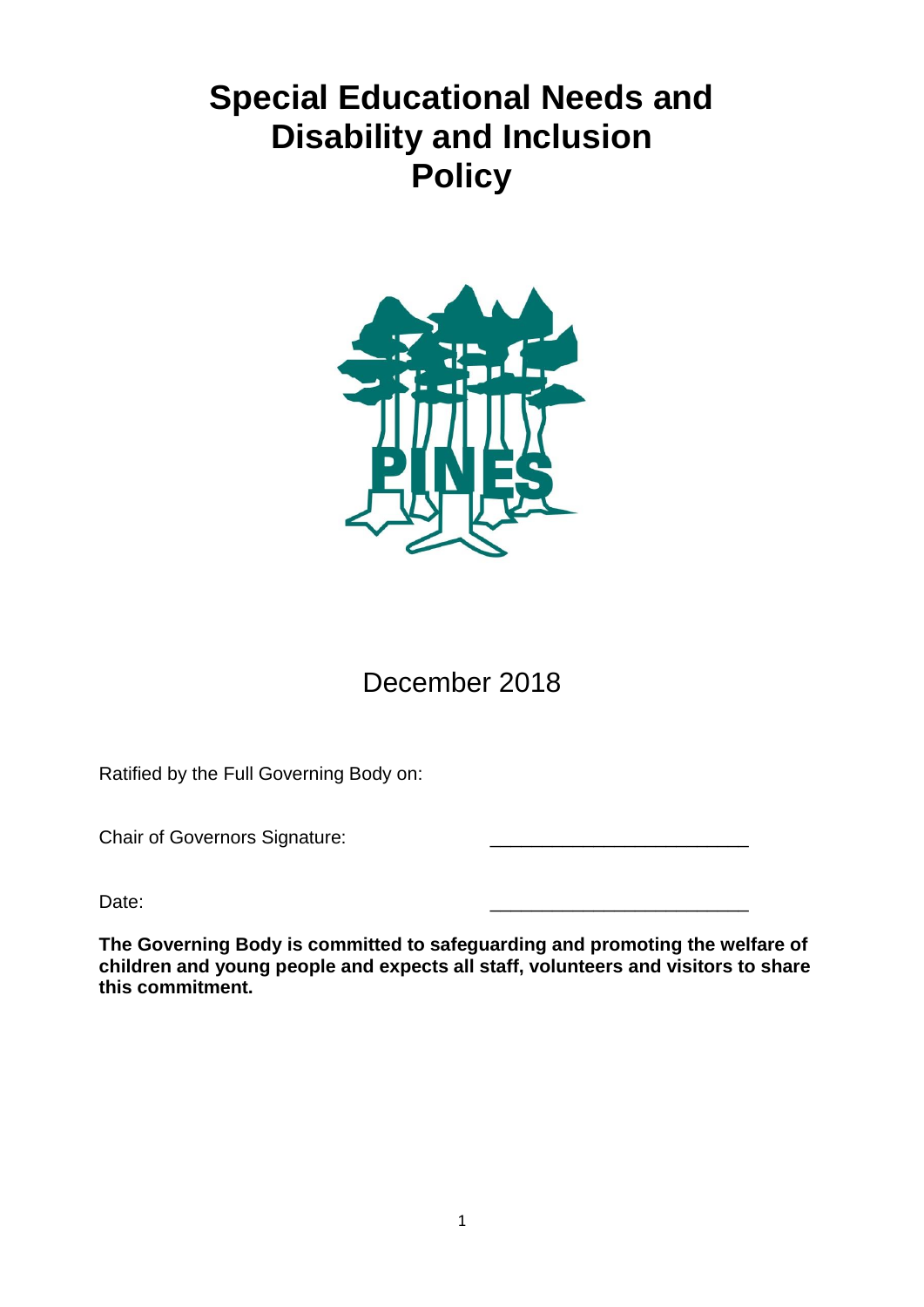## **1. Introduction**

The Pines is a day special school educating pupils who have communication disorders and delays, the vast majority of whom have a diagnosis of ASC (Autistic Spectrum Condition). All pupils admitted to The Pines School meet the agreed criteria outlined by the LA and the school's Admissions Statement.

# **2. School Vision**

Our vision is to create a safe and happy environment for our children to develop life-long communication skills to become a valued member of modern day society.

| <b>Protect</b> | We endeavour to create an atmosphere where our pupils feel safe.                                             |
|----------------|--------------------------------------------------------------------------------------------------------------|
| <b>Inspire</b> | We inspire our children to be the best they can.                                                             |
| <b>Nurture</b> | We nurture our children's individuality.                                                                     |
| <b>Embrace</b> | We celebrate our differences and give everyone a chance. Everyone is precious<br>and included in our school. |
| <b>Succeed</b> | We celebrate all achievements, no matter how big or small!                                                   |

Through a graduated response, and robust support systems, we ensure that appropriate activities are modified and reasonable adjustments are made so that every child has the opportunity to achieve.

## **3. Aims and objectives**

The aims and objectives of our special needs provision are:

- To ensure that all pupils are offered full access to a broad, balanced, relevant and challenging education including an appropriate curriculum for EYFS and the National Curriculum.
- To create a learning environment that meets the SEN of each pupil.
- To promote education in a safe and secure environment within a happy atmosphere where children can learn effectively, improve their confidence, build up their self-esteem and develop their independence as individuals within the community.
- To enable pupils to take an increasing responsibility for their own learning.
- To afford pupils with life skills that prepare them for the next stage of learning
- To engage and help parents and guardians in the care,
- development and education of their child.

As a maintained school, we follow our statutory duties under the 'Special educational needs and disability code of practice: 0 to 25 years' from the DfE, published in January 2015.

## **4. Roles and Responsibilities**

At The Pines School educational provision for pupils with special educational needs is the responsibility of all members of staff

*The Head Teacher and senior leaders will:* 

- Ensure that all staff are informed of their responsibilities and receive appropriate training and support to deliver the curriculum and to fulfil their roles.
- Liaising with and advising colleagues.
- Manage the teams and departments within the school
- Coordinate the provision for pupils with SEN.
- Communicating with parents, guardians and carers of pupils with SEN.
- Liaising with external support agencies.

#### *Teachers and support staff will*

- Contribute to the vision of the school
- Plan lessons carefully, varying activities and pace to meet the needs of all pupils.
- We will create a happy, secure and stimulating learning environment where everyone will be inspired to do their very best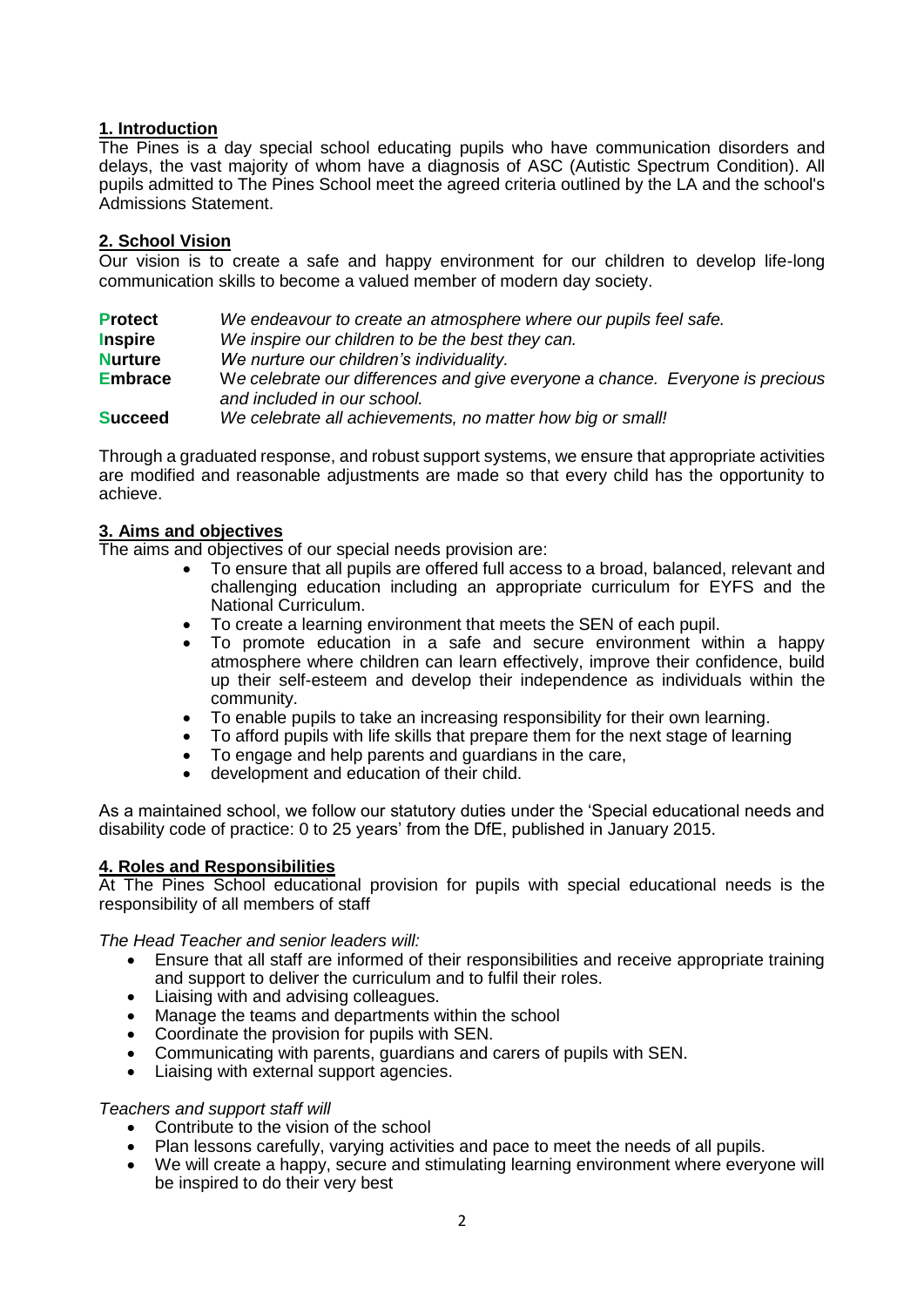- Promote effective communication between home and school and other external agencies.
- Ensure all pupils are included in all aspects of school life
- Engage with CPD as appropriate

*The Governing Body will:* 

- Monitor and evaluate the implementation and impact of this policy using the outcomes to inform future plans.
- Monitor the progress of pupils through reports presented by the Head Teacher and visits to the school

In monitoring and evaluating the success of it's provision the Governing Body recognises the difficulties encountered in establishing relevant performance criteria and is committed to acknowledging and celebrating all successes within the school. In addition to the outcomes of target setting, Ofsted Inspection and school improvement they consider feedback from pupils, parents and other professionals, as valuable indicators.

## **5. Curriculum**

The Pines School curriculum aims to provide a stimulating and safe learning community in which we all work together to nurture and maximise the potential of each and every individual and celebrate their achievements. We offer a curriculum that includes individualised learning and follows the National Curriculum, at an appropriate level to the learners needs. Teachers' planning ensures that pupils take part in activities which are meaningful and interesting for them and through which they address relevant and challenging learning outcomes. This enables all pupils to maximise their progress.

At The Pines School the curriculum supports the ethos of the school and strives to provide the context within which pupils with autism are given the opportunity to achieve high standards. In line with the National Curriculum aims, we aspire that all children will

- Be confident to communicate with a wide range of people.
- Make successful transitions into adulthood, living as independently as possible
- Enjoy learning in the school environment and beyond.
- Feel confident and self-assured.
- Be able to manage change by self-regulating their emotions.
- Be able to forge positive relationships with other young people and adults.
- Be proud of their achievements
- Respect others cultures, religions and genders.
- Have reached appropriate levels of functioning in the core skills.

## **6. Organisation:**

The Pines School is founded on two distinct pathways extended curriculum and main curriculum. Whilst we recognise that pupils may make progress at a different rate, we still maintain high expectations and aspirations for all pupils. Opportunities for classes to join together are catered for where appropriate. The pupils in the Extended stream have a greater complexity of need and need a clearly differentiated approach to teaching and learning. As our most complex learners they are in a smaller group (maximum of 8 pupils) with 3 members of staff. In EYFS classes are mixed ability.

Our main class pupils still require a specific approach to teaching and learning, however they have a greater ability to access whole group sessions and can access learning in a slightly larger group of 12 pupils with at least 2 adults – although the majority have 3. These ratio's change dependent on the group.

#### *Extended curriculum class:*

The curriculum recognises that many of the pupils have a range of complex learning needs associated with autism. The curriculum is designed to meet learning needs by a personalised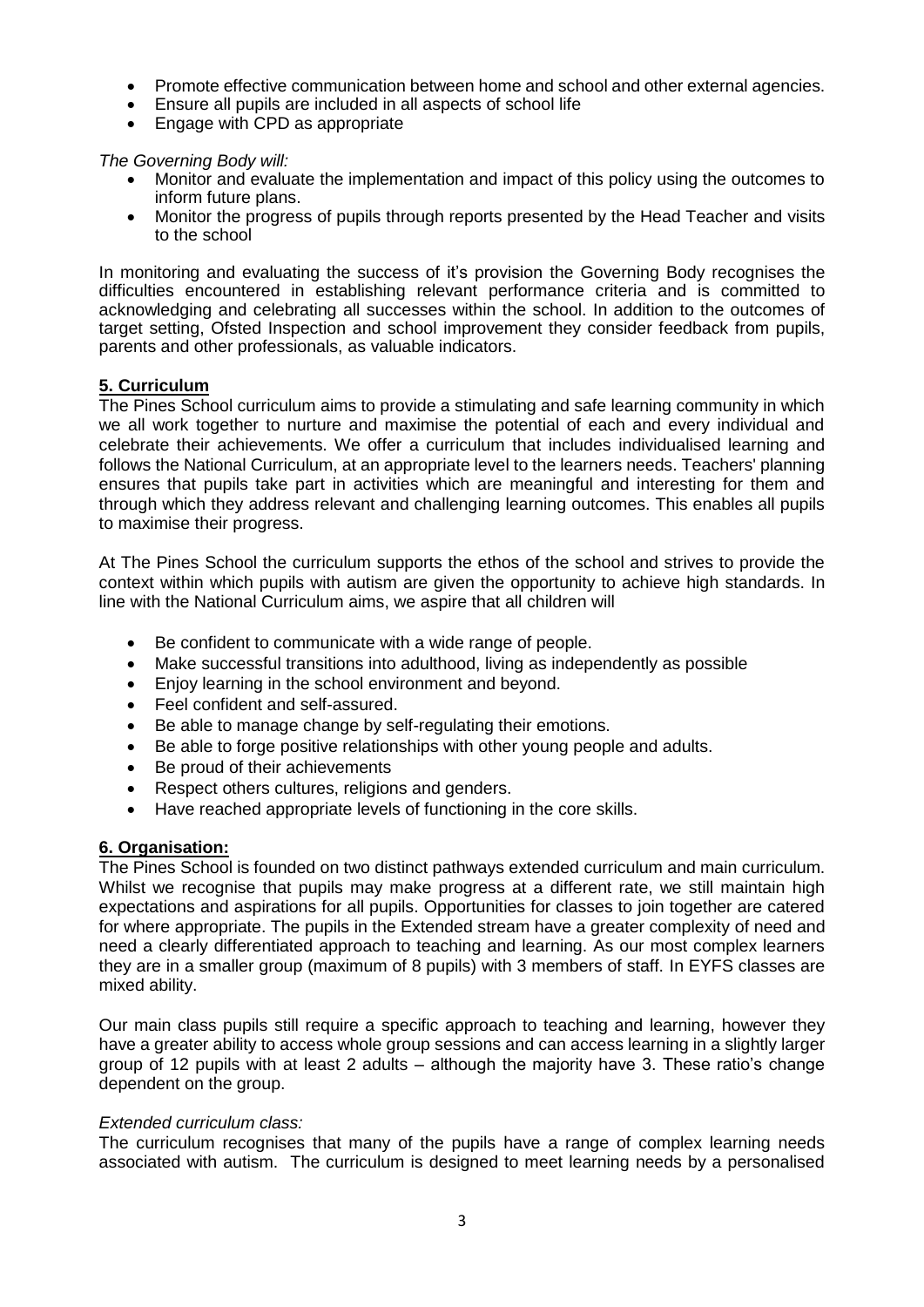learning approach. The needs of the pupils within this group can be broadly characterised in the following ways

- The majority of the pupils will be working within the P levels with some accessing the bridging the gap level.
- Pupils will have significantly limited functional language and communication.
- Pupils engagement is emerging or fleeting, they require a higher level of staffing to ensure progression in learning.
- Repetitive verbal and physical behaviours are frequent requiring a high level of support to regulate their emotions.
- Sensory differences impact on learning on a daily basis. Planned breaks for rewarding activities or activities to address sensory differences
- There are significant difficulties with short and long term memory, sequential memory and have limited working memory
- Pupils have bespoke learning plans that often incorporate therapeutic support and intervention such as structured and frequent learning breaks.
- The curriculum is based largely around physical and sensory learning activities that build on prior understanding and learning.

## *Main curriculum class:*

The curriculum recognises that many of the pupils have a range of learning needs associated with Autism. The curriculum is designed to meet learning needs incorporating a range of learning opportunities and experiences. The Curriculum will largely be a combination of whole group, small group and sometimes individual teaching. The needs of the pupils within this group can be broadly characterised in the following ways

- Pupils work through the P levels and over time are able to access National Curriculum expectations over time.
- Pupils will have limited functional language or communication, pupils use communication intentionally and seeks interaction although not always appropriately.
- Pupils engage for short periods of time on learning tasks with differing levels of support
- Pupils need clearly defined roles and expected behaviour as they may lack understanding of classroom conventions.
- A higher level of support for emotional regulation and sensory needs at times.
- Curriculum requires very significant differentiation, adaptation and individualisation to account for difficulties pupils encounter in accessing learning.
- Pupils will make progress at a good rate from their starting point.
- Pupils will need to access an environment that is sympathetic to their needs, incorporating visual cues to enable them to make sense of the world around them and the expectations in place.

## **7. Resources:**

The allocation of resources within the school is based on priorities identified by the process of School Improvement Planning.

A wide range of books, materials and equipment is available in school to suit the differing needs, abilities and cultures of pupils. ICT facilities include Touch Screens, Interactive White Boards, iPads and a range of software which is appropriate for non-verbal and language disordered children.

Resources and materials are specifically chosen to reflect positive images of gender, disability and ethnic background.

Our school environment is designed to support the needs of pupils with ASC and pupils benefit from a communication rich environment, designated teaching spaces, low arousal areas, the use of workstations and a safe and predictable environment to enable pupils to learn.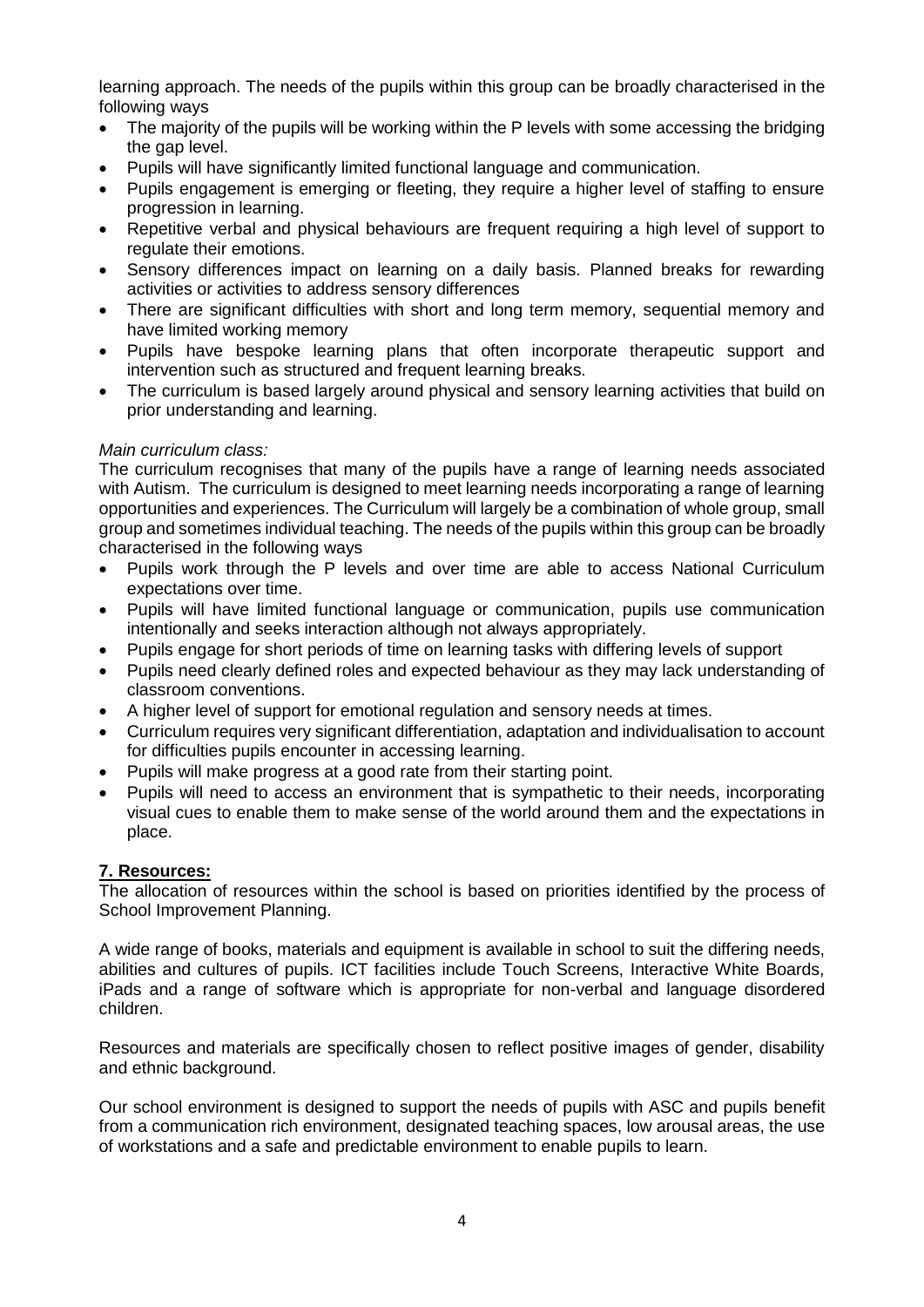# **8. Partnership with Parents.**

Partnership with parents/carers is regarded at The Pines School as an integral part of the development of our children. The knowledge that parents/carers bring to school is invaluable to staff and reinforces our work in school. Parents/carers are encouraged to participate in all aspects of their child's education.

Communication is key in developing these relationships. Parents are kept informed of the events happening in school, as well as weekly class information via DOJO or in the home school diary. Phone calls and informal meetings can also be arranged to discuss issues should they arise. Parents are invited into school to discuss progress at termly parent's evenings, as well as for an annual review of their child's EHCP.

Class workshops run annually and there are needs based workshops that run at various times throughout the year. Regular parent groups enable parents to access information and support.

# **9. External agencies:**

The school has developed good working relationships with a wide range of outside agencies. The Governing Body acknowledges that in order to address the needs of all pupils a broad spectrum of expertise is essential including

- Educational Psychology Service,
- Specialist Support Service (in particular the hearing and vision impaired services),
- Birmingham Communication and Autism Team (CAT)
- Independent Speech and Language Therapy West Midlands,
- Music Therapy Works, Music Service,
- Schools Community Medical Officer, Paediatricians of local hospitals, Community Nurses
- Occupational Therapist,
- Learning Disability Team, and various other Social Care and Health and other Children's Services.

The school also gains support from the Brays Teaching School Alliance, Birmingham Education Partnership (BEP) and the Birmingham Special Schools Cooperative Trust

## **10. Procedures**

All pupils will have an Annual Review meeting in order to discuss and review the child's Educational Health and Care Plan (EHCP) and progress towards targets. This meeting takes place within the school day and parents play a vital role in determining any amendments to the statement or EHCP. If there are any concerns regarding pupil placement then the EP service need to be involved.

The Local Authority maintains the EHCP with support and guidance provided by the school

Individual targets are set for every child in English, Maths and PSHE each academic year, these targets are monitored termly. Further information regarding this can be found on the Target setting rationale.

## **11. Integration and Inclusion**

It is the policy of The Pines School that wherever the appropriate match of aptitude and ability occurs, or where specific social integration is required, and parents/carers are in agreement, children are integrated into mainstream schools, in order that they may be included into their neighborhood community. In order to facilitate this process good working relationships have been developed with several local mainstream primary schools.

Pupils who begin integration are monitored initially by a class teacher or teaching assistant, in addition to the senior member of staff who has overall responsibility for the co-ordination of inclusion. Progress is closely monitored and reviewed, and any advice or in-service support required by the host school is provided.